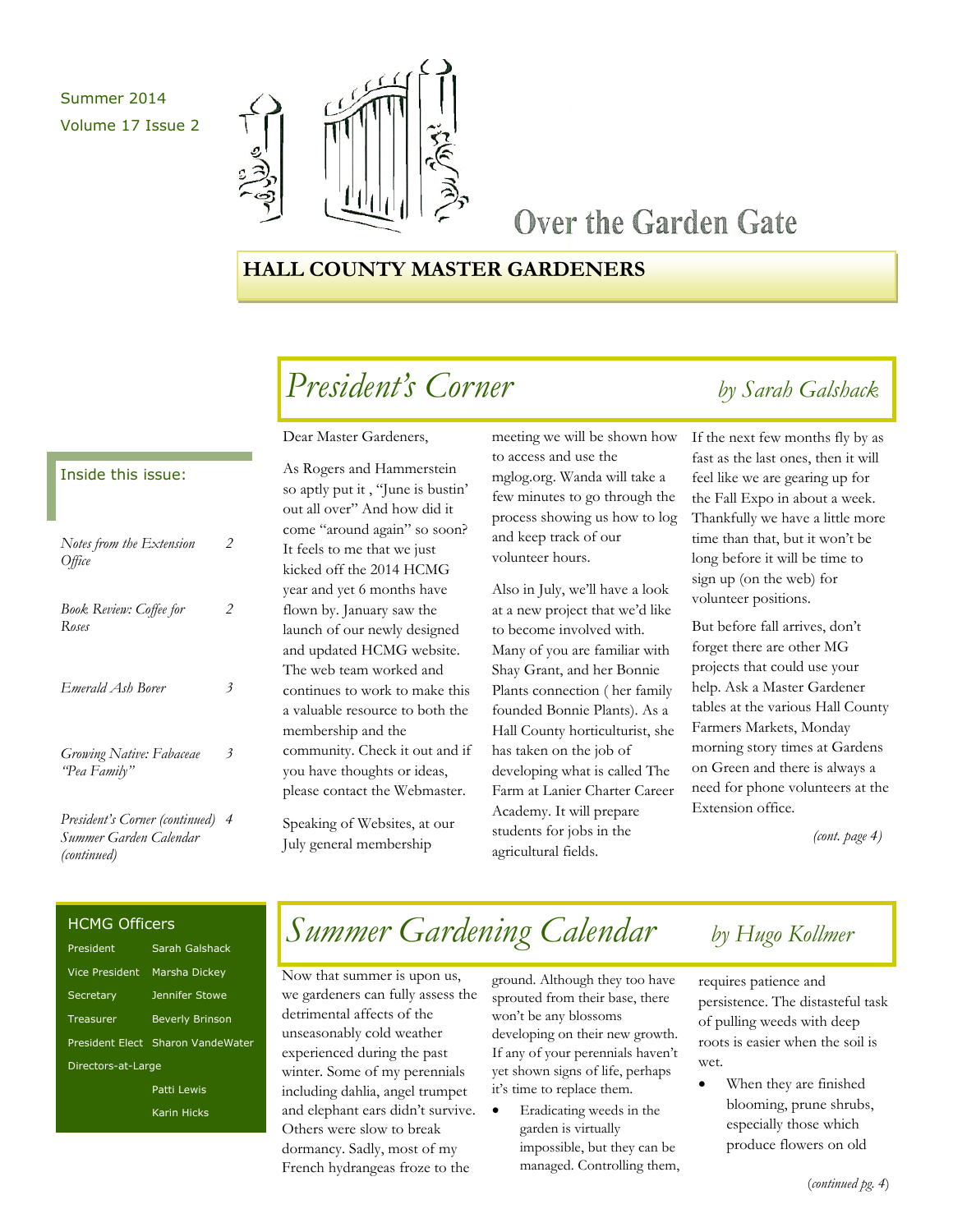

Eastern Tiger Swallowtail

Every bloom, every butterfly, every bird, every raindrop is a new sentence in the garden — one that promises as much hope and daring as the words we speak to one another.

## *Notes from the Extension Office by Wanda Cannon*

The UGA Master Gardener Volunteer Extension program has been going through a lot of changes in the past few years. Navigating through the changes and implementing new procedures has been challenging at times. As we all know, change can be frustrating and scary at times; however, the end result will be a more cohesive State Master Gardener program. The Extension Office appreciates all of the help that the membership has set forth in getting these changes in place.

One of the exciting changes has been the new MG online reporting system (MGLOG), that was launched this year. I hope everyone is logging on to it and reporting their volunteer hours for this year. It is an easy procedure and I have had positive feedback from all that have been using it. Simply go to mglog.org and get familiar with the site. If you have any questions or concerns please feel free to call me. This system will be more efficient for logging volunteer hours and is much simpler for totaling summary

hours. Michael and I will hold another training session at the July 15th MG meeting at the Board of Education building.

The Extension Office has had a busy spring with a lot of calls about current gardening questions. It seems the focus this year was on all the extreme cold damage that was done to shrubs, trees, lawns and vines. Fortunately, most of these plants are recovering and rebounding It is amazing how resilient some of our plant life is! Reassuring our phone callers, e-mailers and walk-in customers has been a big focus of our time and energy this spring. Now that vegetable time is in full swing, we will be answering questions about that as well.

Come in and volunteer time in the office this summer. It is always a great opportunity to know what some of the pertinent issues are this season and what seems to be the cause and remedies for many of the questions asked. I hope to see many of you here!

As I write this, a successful spring expo and plant auction has already gone by. The fall

expo is in the preparation and planning stages. Set aside some time to get involved with this upcoming expo slated for September 26th and 27th. Look for a sign up sheet via email to arrive later this summer. The 2014 Hall County Master Gardener classes went well with 15 new trainees completing the course. This is a wonderful group of enthusiastic people that I hope will get involved in all the great opportunities here in Hall County. I know some are already working with Gardens on Green and Linwood Preserve.

Make plans to attend the monthly MG meetings. They always have interesting speakers and programs. Remember the meetings are on the 3rd Tuesday of every month and you should be getting an Evite reminder every month in your email. Again, I want to say thanks to one of the best programs in the state. We had a little over 17,000 volunteer hours in 2013. This county is blessed to have such a great asset in the form of Hall County Master Gardeners. Keep up the great work! It does make a difference in our community.



*Coffee for Roses C.L. Fornari 160 pages* 

# *Book Review: Coffee for Roses by Karin Hicks*

Old habits die hard, especially when they're ones that have been passed down by parents and grandparents. In *Coffee for Roses*, C.L. Fornari examines 71 common garden practices, some good, some bad and some plain silly, and shatters some long-held practices that have little to no logic in them.

Be prepared to be shocked at some of the garden myths that are revealed here, but several pleasant surprises await you as well. This book may just save you valuable time in the garden and you'll have a better understanding of what goes on in it. Fornari writes with a lot of wit and charm while

combining a little garden history and expert advise. *Coffee for Roses* is a fun way to learn to garden smarter and makes a great gift for new and veteran gardeners alike. The book includes lots of beautiful photos taken by the author.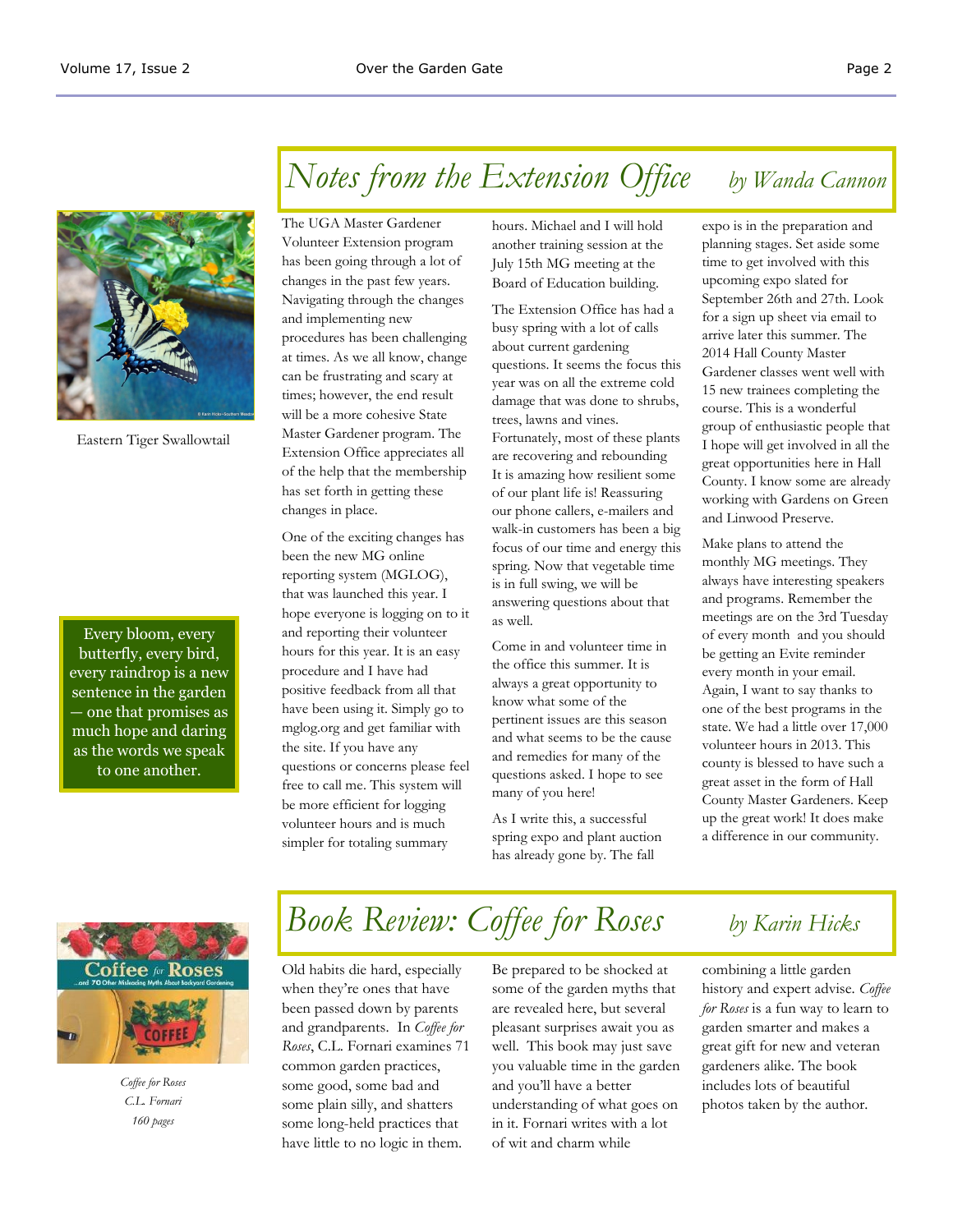## *Emerald Ash Borer by Rachel Schneider*

Master Gardeners are no strangers to the damage pests do to our flowers, vegetables, shrubs and trees. Now we are faced with another challenge threatening all the Ash tree species of the genus *Fraxinus*.

The Emerald Ash Borer (EAB) is a beautiful metallic green insect native to northern China, Russia, Japan and Korea, but its beauty is spoiled when one considers the destruction it brings to our forests. It came to the United States in the 1990's most likely on ash pallets and packing material but it was first found killing trees in the suburbs of Detroit, Michigan in the summer of 2002. Now it has spread to 22 states including Georgia.

It was found in July, 2013 in DeKalb and Fulton counties prompting the US Department of Agriculture to quarantine these counties for movement and sale of all ash tree nursery stock, non-heat-treated ash lumber, ash wood chips or mulch, firewood and any other product made from ash trees in an effort to control this invasive pest. Prism traps have been set in other counties to determine its presence. Larvae in firewood is the most common way it is spread, but the adult beetle can fly 10 to 20 miles and sometimes up to 100 miles.

It is easy to identify this pest. Adult beetles are bright metallic green with very short antennae. The beetle is only one-half inch long and oneeighth inch wide. Beneath the wing covers, their bodies are metallic purplish-red. Larvae

are creamy white and have flattened, segmented bodies with bell-shaped lobes. The adult beetles lay eggs on the bark of ash trees. When the eggs hatch, the larvae bore tunnels into the bark destroying the phloem tissue and starving the roots of the ash trees. Dieback of the canopy starts from the top down. It may take 2 to 4 years for the tree to die. Adult beetles emerge from the larvae in spring and summer leaving a "D" shaped exit hole and fly to another ash tree.

If the infestation is discovered early, several treatment methods such as bark spray, foliar spray, trunk or soil injection may save the tree. Some of these are restricted-use pesticides not available to the homeowner and are very expensive.

If 50% of the canopy of the ash tree is in decline from the EAB infestation, survival is unlikely. Remove the tree, burn the firewood locally and/or chip wood debris to 1.25" x 1.25" any time of the year or let the mulch go through a heated process of 140 degrees for 3 days; however, mulch must be turned.

Contact your local County Extension office if you discover this insect this summer on any of the five species of ash found in Georgia: White ash, Green ash, Red ash, Blue ash and Carolina ash. To date, the Emerald Ash Borer does not infest other tree species. Be on the lookout for it and maybe we can prevent the destruction of our ash trees so important to our ecosystems and the economy.







## *Growing Native: Fabaceae: The "Pea" Family by Janelle Whalen*

Watching a baseball game near my home several years ago I noticed a tall tree across the field that was covered with beautiful white flower clusters. I identified it as a Black Locust ( Robinia pseudoacacia), a member of the pea family. This tree has flowers that look distinctively like "pea" flowers, as well as thorns and "pea pods" filled with seeds in the fall. Shortly, after that I discovered another local tree

called a Honey Locust (Gleditsia triancanthos). It also has the "pea" flowers, as well as HUGE thorns and very large "pea pods". Most members of this family have pinnately compound leaves, but some (clovers) have trifoliate leaves. Many members have root nodules that contain bacteria for "fixing" nitrogen in the soil. The "pea" flowers are very easy to recognize. They are described as having a "banner,

wings and keel". Some of them are large and some are tiny. If you look at a head of white clover in your lawn you will see that it is a cluster of many tiny pea flowers. At maturity, each flower forms a tiny pea pod! Once you start looking you will see many members of the pea family in our area. These include redbud trees, red, white and crimson clovers, kudzu and peanuts.